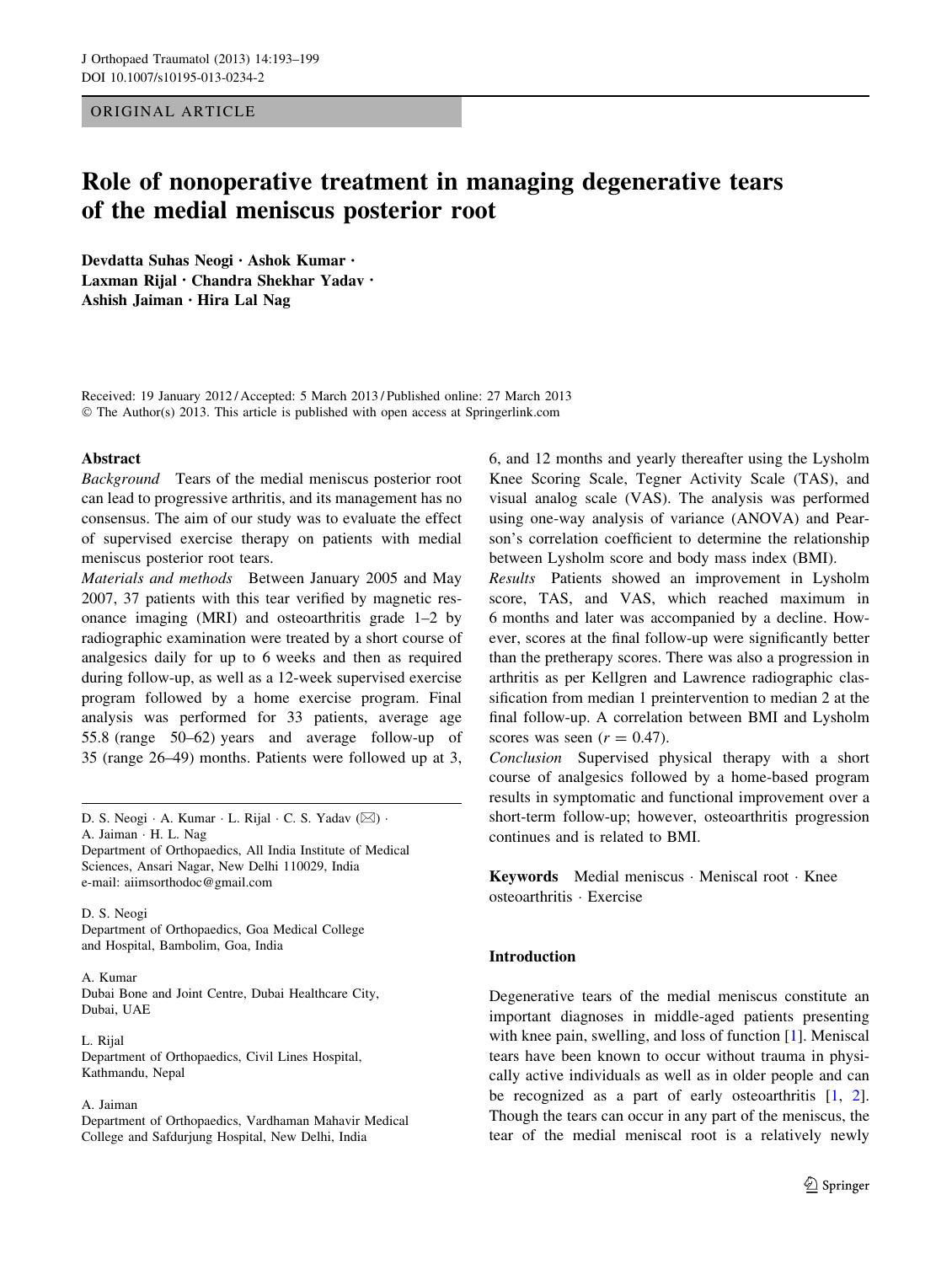recognized entity [\[3](#page-6-0)]. Root tear has been defined as a radial tear that occurs within 1 cm of the posterior horn insertion [\[4](#page-6-0)]. The posterior root attachment of the medial meniscus is, for several reasons, the most likely of all the root attachment sites to undergo failure [\[5](#page-6-0), [6](#page-6-0)]. The medial meniscus takes more force during weight bearing than the lateral meniscus and is therefore, as a whole, more prone to injury and degeneration [[7–9\]](#page-6-0). The body and posterior horn of the medial meniscus are inherently the least mobile parts and take most of the force applied to the medial compartment [[7–9\]](#page-6-0). Thus it follows that posterior horn and posterior root injuries as a group are more common and are said to have greater functional significance compared with anterior injuries [[10\]](#page-6-0). The posterior root attachment site of the medial meniscus is critical for maintaining hoop strain, preventing extrusion, and preserving meniscal function [\[5–7](#page-6-0), [9](#page-6-0)]. A posterior root tear of the medial meniscus causes an increase in joint contact pressure and change in knee-joint kinematics [\[6](#page-6-0)]. Clinical diagnosis of chronic or degenerative medial meniscal posterior horn and posterior root injuries is often difficult [[3,](#page-6-0) [5\]](#page-6-0). Primary surgical repair in this degenerative knee is almost impossible because of already degenerated meniscal tissue and low baseline healing potential [\[3](#page-6-0)]. Seo et al. [\[11](#page-6-0)] performed second-look arthroscopies in 11 patients who underwent arthroscopic repair of posterior root attachment at average 13.4 months postoperatively, and in none of them did the repair heal. Partial meniscectomy may be helpful in the presence of mechanical symptoms; however, there are no clear longterm benefits [\[5](#page-6-0)]. There are reports that quadriceps weaken due to knee pain [\[12](#page-6-0)], and there is strong evidence that physical training plays an important role in reducing symptoms and improving muscle strength and physical ability and thereby quality of life in patients with medial meniscus tears [[13\]](#page-6-0). Though surgical repair has not shown relief at second-look arthroscopies, there has been an improvement in patient symptoms [\[11](#page-6-0)]. The exact reason for this improvement is not known, and hence the question of whether surgery is simply a placebo. Literature regarding nonoperative management of these tears is rather scarce. We therefore decided to investigate the role of physical therapy in managing degenerative posterior root tears of the medial meniscus. The goal of rehabilitation is to regain good knee control, range of motion (ROM), flexibility, and muscle strength and thereby improve knee function [\[13](#page-6-0)]. Many authors [\[1](#page-6-0), [13](#page-6-0), [14](#page-6-0)] report the importance of an exercise program tailored for individuals with degenerative meniscal tears to help them attain maximal clinical outcome. Thus, the purpose of this investigation was to evaluate the effect of supervised exercise therapy for nontraumatic radial tears in the medial meniscus root in middle-aged patients. We hypothesized that in degenerative radial tears of the medial meniscus posterior horn,

nonoperative treatment with stretching and strengthening exercises and short-term analgesic therapy can effectively reduce pain and improve knee function. However, patients with increased body mass index (BMI) would have an inferior outcome at follow-up.

## Materials and methods

This is a prospective study of 37 consecutive patients who presented to us between January 2005 and May 2007 with symptoms secondary to isolated tears in the medial meniscus posterior horn. The study was performed at the All India Institute of Medical Sciences, New Delhi, India. Institutional ethical committee clearance was obtained, and the study was performed in accordance with the ethical standards of the 1964 Declaration of Helsinki as revised in 2000. Patients were recruited with prior informed consent by the authors. Inclusion criteria were:

(a) medial knee pain without a trauma—daily or almost daily pain experienced during the last 1–3 months

(b) patients with degenerative tear in the posterior root of the medial meniscus as diagnosed by the same musculoskeletal radiologist on magnetic resonance imaging (MRI) (Siemens Symphony 1.5 Tesla Magnetom, Siemens Medical Systems, Erlangen, Germany) with a dedicated transmit/receive extremity coil

(c) knee osteoarthritis grade 0, 1, or 2 on weight-bearing radiographs according to Kellgren and Lawrence (K–L) radiographic classification [\[15](#page-6-0)]

(d) patients who consented to follow our protocol of exercise management

(e) minimum follow-up of 2 years.

Exclusion criteria were:

(a) clinical instability around the knee

(b) any other meniscal or ligament pathology on MRI

(c) history of significant trauma, i.e., accidents or serious injuries

(d) patients with varus malalignment with  $>30\%$ medial tibial condyle deviation of the mechanical axis and/ or varus thrust on gait examination

(d) patellofemoral osteoarthritis on skyline view

(e) history of chronic illness, systemic joint disorders, and collagen disorders

(f) bony lesions around the knee joint

(g) history of previous surgery or arthroscopy around the knee joint

(h) contraindication to physical training.

A thorough history of the nature of pain was elicited from the patient, and a detailed clinical examination was performed. BMI was determined by weight in kilograms divided by the patient's height in millimeters squared  $(BMI = kg/m<sup>2</sup>)$  [\[5](#page-6-0), [16,](#page-6-0) [17\]](#page-6-0). BMI was classified according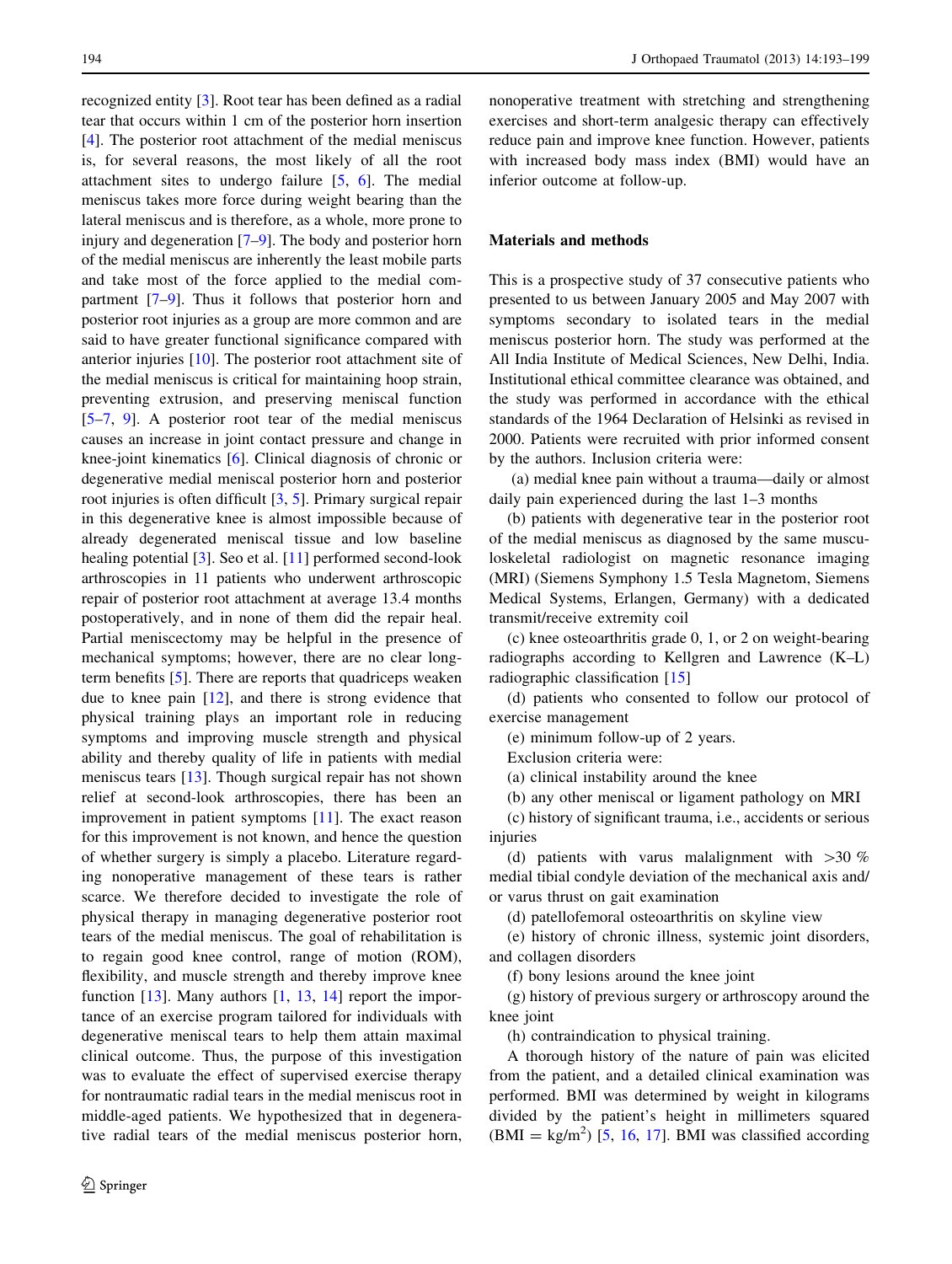<span id="page-2-0"></span>

| Time (weeks) | Exercise                                                                          | Repetitions                       |
|--------------|-----------------------------------------------------------------------------------|-----------------------------------|
| $0 - 12$     | Stretching of knee extensors and flexors                                          | 30 s/muscle group $\times$ 3      |
| $0 - 12$     | Range of movement in hip, knee, and ankle in all directions                       | 30 s/joint $\times$ 3 repetitions |
| $0 - 12$     | Stationary bicycling                                                              | 10–20 min gradual increase        |
| $0 - 4$      | Knee flexion concentrically with two legs and eccentrically with one leg          | $3 \times 10$ repetitions         |
| $5 - 12$     | Knee flexion with one leg using gradually increasing resistance with Thera-Band   | $3 \times 10$ repetitions         |
| $0 - 4$      | Knee extension concentrically with two legs and eccentrically with one leg        | $3 \times 10$ repetitions         |
| $5 - 12$     | Knee extension with one leg using gradually increasing resistance with Thera-Band | $3 \times 10$ repetitions         |
| $0 - 2$      | Straight leg raises with one leg                                                  | $3 \times 10$ repetitions         |
| $3 - 12$     | Straight leg raises with one leg with weights attached (increase as tolerated)    | $3 \times 10$ repetitions         |
| $0 - 4$      | Mini squats with less than $80^\circ$ flexion without weights                     | $3 \times 10$ repetitions         |
| $5 - 12$     | Mini squats with less than $80^\circ$ flexion with weights                        | $3 \times 10$ repetitions         |

to previously described criteria [\[5](#page-6-0), [15](#page-6-0), [16](#page-6-0)]. Categories were underweight  $(\langle 18.5 \rangle;$  normal weight  $(18.5–24.9);$  overweight (25–29.9); obese (30–39.9); morbidly obese ( $\geq$ 40). All patients were diagnosed by the same musculoskeletal radiologist. Full-length standing hip–knee–ankle, anteroposterior (AP), lateral, and skyline radiographs were used to evaluate the mechanical axis and arthritic changes. The severity of arthritic changes was classified according to K–L radiographic classification [[15\]](#page-6-0). A degenerative tear of the medial meniscus root was diagnosed when coronal MRI showed abrupt truncation of the contour of the inner portion of the medial meniscus posterior horn, with loss of normal low-signal-intensity meniscal root as it approached the posterior cruciate ligament (PCL) [\[9](#page-6-0)]. Sagittal images showed loss of visualization of the meniscal root anterior to the tibial attachment of the PCL [[9\]](#page-6-0). Assessment for possible medial meniscal extrusion was carried out on the center of the coronal slices, which were seen to pass through the medial collateral ligament [\[7](#page-6-0), [9](#page-6-0)]. A vertical line was then drawn along the peripheral margin of the medial tibial plateau at the point of transition from horizontal to vertical. The distance between this line and another vertical line drawn along outer margin of the meniscus was then measured. If this distance was  $>3$  mm, meniscal extrusion was deemed present [\[7](#page-6-0), [9\]](#page-6-0). Preintervention MRI in all patients revealed that 24 patients (72.72 %) had concomitant degeneration of the medial meniscus posterior horn, and 18 (54.5 %) had medial extrusion of the medial meniscus  $>3$  mm.

Nonoperative treatments included supervised sessions of physical therapy (Table 1) with scope for individual adaptation thrice a week during the first 6 weeks and then at least twice a week for a further 6 weeks under supervision of a musculoskeletal physiotherapist. Daily analgesics were administered for those 6 weeks and then as required during the follow-up. Celecoxib 200 mg was used unless contraindicated, in which case ibuprofen sustained release 1,600 mg once daily after dinner was the preferred drugs. In case of contraindications to nonsteroidal antiinflammatory drugs (NSAIDs), paracetamol 4 g/day in divided doses supplemented with tramadol sustained release 100 mg at night was used. The goal of the exercise program was to reduce pain, restore full ROM, and improve knee function. Patients were informed to perform exercises with some strain but almost pain free and without having any negative influence in the affected knee the following day. If the patient was found to tolerate the exercises without any problems, they were instructed to perform the exercises with increasing weights and higher resistance. A written home program was also carried out on other days which comprised strengthening and stretching exercises with 3–10 repetitions once a day. After 12 weeks of supervised therapy, patients were encouraged to continue stretching and strengthening exercises at home (all exercises listed in Table 2, except cycling) once a day for 5 days a week. Patient compliance for home exercises was encouraged and ensured by regular telephone follow-up once a month by the team involved in study. By the end of the study period, four patients were excluded due to noncompliance to inclusion criteria.

Before intervention and at 3, 6, and 12 months and final follow-up, all patients were subjected to anteroposterior (AP) and lateral radiographs of the knee joints, visual

Table 2 Total patients classified according to body mass index (BMI)

| BMI                        | Male     | Female   |
|----------------------------|----------|----------|
| Underweight $\langle 18.5$ |          | $\theta$ |
| Normal weight 18.5–24.9    |          |          |
| Overweight 25–29.9         |          | 9        |
| Obese 30–39.9              | 3        | 6        |
| Morbidly obese $>40$       | $\left($ |          |
|                            |          |          |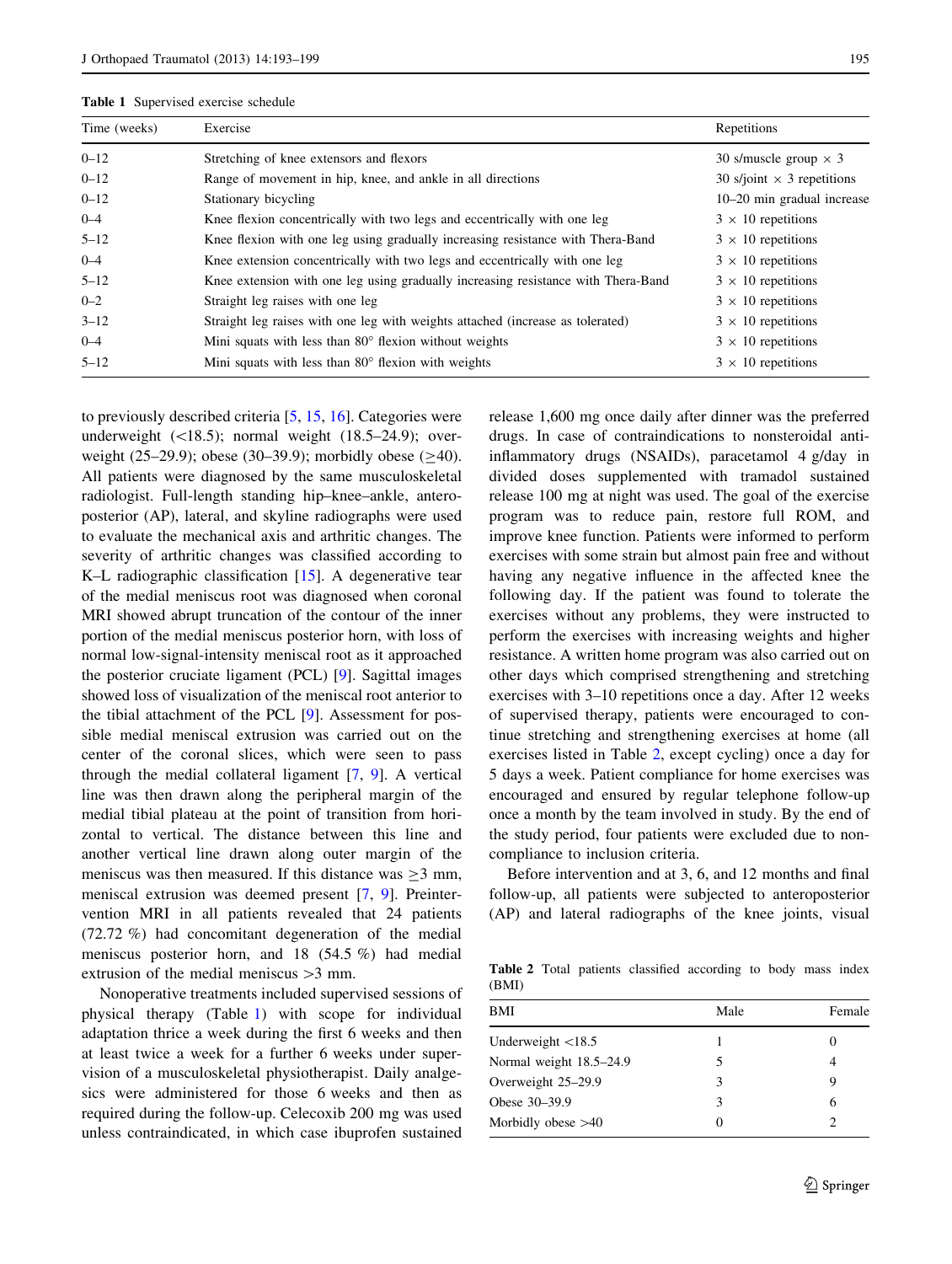analog scale (VAS) pain (between 0 and 10 on a 100-mm scale, with 0 being no pain and 10 the most painful), the Lysholm Knee Scoring Scale [\[18](#page-6-0)], and Tegner Activity Scale (TAS) [\[19](#page-6-0)]. The Lysholm score is a well-validated functional score designed for knee ligament injuries but has also been validated for other knee injuries. The questionnaire considers activities of daily living (ADL) that are important to the patient—namely, limp, support, stair climbing, squatting, locking, instability, pain, and swelling—and are given scores according to the level of function, with maximum being 100 [[18\]](#page-6-0). The Lysholm score has been designed to evaluate knee-ligament injuries and is reported to be sensitive for evaluating patients with meniscal tears [[20\]](#page-6-0). Tegner and Lysholm [\[19](#page-6-0)] showed that activity grading is a valuable complement to functional scoring of the knee and designed a scale in which work and sport activities were graded numerically, with zero representing sick leave or disability pension because of knee problems and ten representing competitive sports, soccer, football, rugby (national elite). Knee-joint motion was measured using a manual goniometer. The questionnaires were administered and collected by the authors. Statistical analysis was conducted with an ANOVA test to compare clinical results over time, and Pearson correlation was used to measure the association between BMI and Lysholm score and radiological grading with the use of SPSS software package (version 11.0; SPSS, Chicago, IL, USA). P value  $\leq 0.05$  at a 95 % confidence interval (CI) was considered significant.

# Results

During the study period, 37 patients satisfied the study criteria, of whom two patients were not compliant with the exercise schedule and two others were lost to follow-up before 2 years; hence, the total cohort comprised 33 patients for the final study analysis. Of these, 12 were men and 21 were women, with an average age of 55.8 (range 50–62) years. We had an average follow-up of 35 (range 26–49) months. All patients were tolerant to celecoxib or ibuprofen as per the protocol. The patient distribution according to BMI is shown in Table [2.](#page-2-0) Lysholm score (average 56) at preintervention improved to an average 84 at 6 months, which was a significant improvement  $(P = 0.0001)$ ; however, it decreased with time (Table 3) but significantly  $(P = 0.39)$ . Despite the decrease over time, scores at final follow-up were better than the preintervention scores and were consistent with significant improvement. When the Lysholm scores were compared at different time intervals with BMI (Table [4](#page-4-0)), it followed the same overall trend, with the best scores at 6 months and a subsequent decrease over time. Spearman correlation coefficient showed a moderate correlation of BMI with Lysholm score  $(r = 0.47)$ . Two female patients with a BMI of 38.6 and 41.5 showed a rapid decrease in Lysholm score and radiology grade and underwent total knee arthroplasty (TKA) at 35 and 28 months' follow-up, respectively.

TAS (Table 3), which was median 2 preintervention and corresponded to light work and walking on uneven grounds, improved to median 4 at the latest follow-up, when moderately heavy labor was possible. This improvement was significant when compared over time  $(P = 0.0015)$ . Pain was of acute onset in 19 patients. Pain intensity and frequency were closely related to specific activities such as stair climbing, squatting, and rising from a low chair, all of which require a relatively greater degree of knee flexion and strength. Pain severity and frequency decreased with time (Table 3). VAS, which was mean 2 at rest, became mean 0 at final follow-up; VAS on activity improved from mean 5 to mean 1 at final follow-up. Two patients who underwent TKA showed initial improvement

| Time                                                   | Lysholm Knee<br>Scoring Scale | Tegner activity<br>scale | <b>VAS</b><br>(rest) | <b>VAS</b><br>(activity) |
|--------------------------------------------------------|-------------------------------|--------------------------|----------------------|--------------------------|
| Preintervention                                        | $56(32-73)$                   | $2(0-3)$                 | $2(0-3)$             | $5(2-7)$                 |
|                                                        | $SD + 8$                      |                          |                      |                          |
| 3 months                                               | $81(70-94)$                   | $3(2-4)$                 | $0(0-1)$             | $2(0-2)$                 |
|                                                        | $SD + 7$                      |                          |                      |                          |
| 6 months                                               | $84(70-95)$                   | $4(4-5)$                 | $0(0-1)$             | $0(0-2)$                 |
|                                                        | $SD + 6$                      |                          |                      |                          |
| 12 months                                              | $85(64-93)$                   | $4(3-5)$                 | $0(0-3)$             | $1(0-3)$                 |
|                                                        | $SD \pm 5$                    |                          |                      |                          |
| Final follow-up                                        | 79 (40-91)                    | $4(1-5)$                 | $0(0-4)$             | $1(0-7)$                 |
|                                                        | $SD \pm 7$                    |                          |                      |                          |
| P value between preintervention and<br>final follow-up | 0.0212                        | 0.033                    | 0.0284               | 0.0397                   |

Tegner Activity Scale (TAS), and visual analog scale (VAS) over time reported as average (for Lysholm and VAS) and median (for Tegner), with range in parentheses

Table 3 Comparison of Lysholm Knee Scoring Scale,

VAS scores approximated to nearest integer whole number SD standard deviation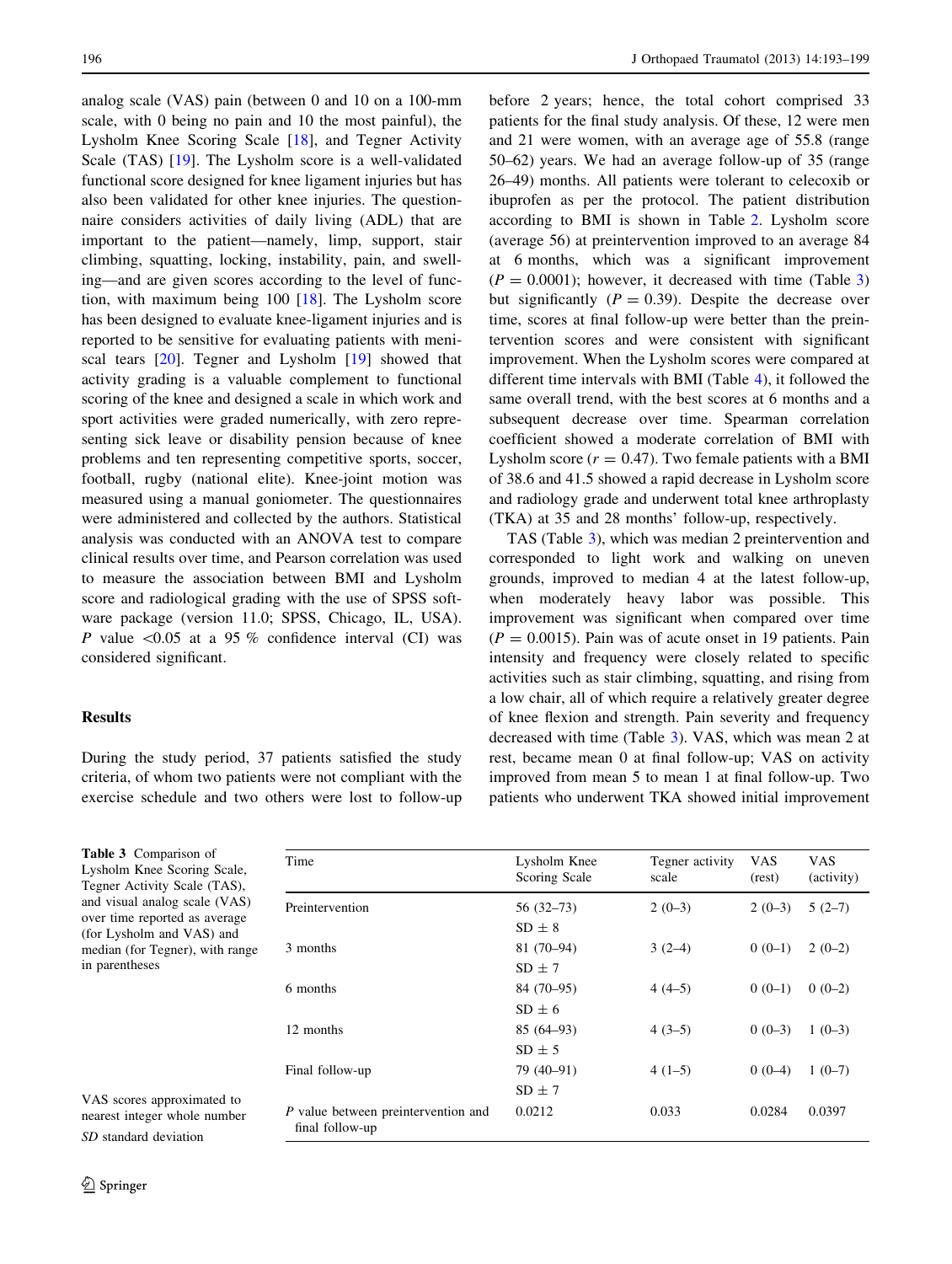<span id="page-4-0"></span>

| <b>Table 4</b> Comparison of body<br>mass index (BMI) with<br>Lysholm Knee Scoring Scale<br>reported as average scores over<br>time | <b>BMI</b>                 | Preintervention | 6 months    | 12 months   | Final follow-up |
|-------------------------------------------------------------------------------------------------------------------------------------|----------------------------|-----------------|-------------|-------------|-----------------|
|                                                                                                                                     | Underweight $\langle 18.5$ | 72              | 93          | 92          | 91              |
|                                                                                                                                     | Normal weight 18.5-24.9    | $66(62-73)$     | $92(85-95)$ | $89(81-93)$ | $85(76-92)$     |
|                                                                                                                                     |                            | $SD \pm 2$      | $SD \pm 2$  | $SD \pm 2$  | $SD \pm 4$      |
|                                                                                                                                     | Overweight 25–29.9         | $64(59-71)$     | $90(81-95)$ | $85(77-92)$ | $81(70-90)$     |
|                                                                                                                                     |                            | $SD \pm 4$      | $SD \pm 3$  | $SD \pm 4$  | $SD \pm 6$      |
|                                                                                                                                     | Obese 30–39.9              | $56(35-68)$     | $83(78-91)$ | $81(67-89)$ | $77(60-87)$     |
|                                                                                                                                     |                            | $SD \pm 6$      | $SD \pm 3$  | $SD \pm 5$  | $SD \pm 6$      |
|                                                                                                                                     | Morbidly obese $>40$       | $36(32-40)$     | 76 (74–78)  | $59(52-67)$ | $51(40-62)$     |
| SD standard deviation                                                                                                               |                            |                 |             |             |                 |

Table 5 Kellgren and Lawrence radiographic classification at initial and final follow-up

| Time              | $K-I.0$ |    | $K-L$ 1 $K-L$ 2 $K-L$ 3 | $K-L$ 4 |
|-------------------|---------|----|-------------------------|---------|
| Preintervention   |         | 16 |                         |         |
| Final follow-up 2 |         | 10 | 12                      |         |

in VAS scores; however, the scores increased with time to reach 7 when they underwent TKA. Patient distribution as graded with the K–L system is shown in Table 5. Median preoperative K–L radiographic score, which was 1 (range 0–2) points, increased to 2 (range 0–4) points at last followup and showed significant worsening  $(P = 0.0021)$ . When the Lysholm score was compared between the two groups (meniscal extrusion  $>3$  mm and  $<3$  mm), there was no significant difference  $(P = 0.25)$  at the latest follow-up. However, the two patients who underwent TKA had an extruded meniscus of 4 and 4.5 mm, respectively.

# **Discussion**

It has been shown in cadaver models that tears in the medial meniscus posterior root causes increased contact pressures and kinematic derangements. However, meniscal repairs of these tears may restore the pressure to normal. Though tear repair may be successful in young patients, it may not be possible in a degenerated knee due to low healing potential wherein meniscal degeneration has already set in [[4,](#page-6-0) [5](#page-6-0)]. Hence, partial meniscectomy has been proposed in this subset of patients to relieve mechanical symptoms [\[3–5](#page-6-0)]. Partial meniscectomy provides partial symptomatic relief in most cases, though the arthritic pain persists and does not arrest progression of radiographic osteoarthritis [\[3–5](#page-6-0)]. In our study, supervised physical therapy followed by a home-based program resulted in symptomatic and functional improvement over a shortterm follow-up. Exercise as a treatment option after meniscal posterior root tears has not been sufficiently studied. Resistance training has been effective in rehabilitation of orthopedic injuries [[14\]](#page-6-0). Aichroth recommends treating meniscal tears detected on MRI with mobility and strengthening exercises and gradually increased resistance training [\[1\]](#page-6-0). In a comparative study of operative and nonoperative treatment groups with degenerative medial meniscus tears, Rimington et al. [\[21](#page-6-0)] found no significant difference in mean initial and final standardized ADL for knee scores. The mean final Modified Lysholm Knee Scoring Scale (MLKS) in the operative group was significantly greater than in the nonoperative group. In a comparative study by Herlin et al. [[13\]](#page-6-0), patients with degenerative medial meniscus tears were randomized to arthroscopic partial meniscectomy or nonoperative exercise program and followed prospectively. At the 6-month follow-up, both groups improved significantly from baseline in Lysholm, VAS, and TAS; however no significant difference was seen between the two groups. MRI was the only imaging modality to confirm the diagnosis in our patients who were to undergo exercise therapy, and in a symptomatic patient when looking for MRI signs. Further, in the hands of a musculoskeletal radiologist, MRI sensitivity for diagnosing medial meniscal root radial tears was around 90 % [\[22](#page-6-0)].

A root tear is reportedly difficult to diagnose because meniscal tissue is noted only on one side of the tear [[23\]](#page-6-0) and may not be visible in about one third of MRI scans [\[5](#page-6-0)]. The diagnosis is easier to make medially because of the close anatomic relationship between the posterior horn of the meniscus and the tibial attachment of the PCL [\[24](#page-6-0)]. Normally, on 3-mm sagittal images, the meniscus should be seen on the image medial to the PCL attachment; otherwise, a root tear is suspected, which coronal images can confirm [[23,](#page-6-0) [24\]](#page-6-0). In contrast to sequences for diagnosing meniscal tears with routine knee MRI wherein the sagittal T1-weighted and intermediate images are thought to be the most accurate, interpretation with the coronal T2-weighted sequence in the best for medial meniscal root radial tears. During the course of our study, our team and the musculoskeletal radiologist constantly kept updating the literature in order to improve our diagnostic yield, and we feel that when there is clinical suspicion, 3-mm MRI cuts improve the diagnostic yield. BMI ranges are based on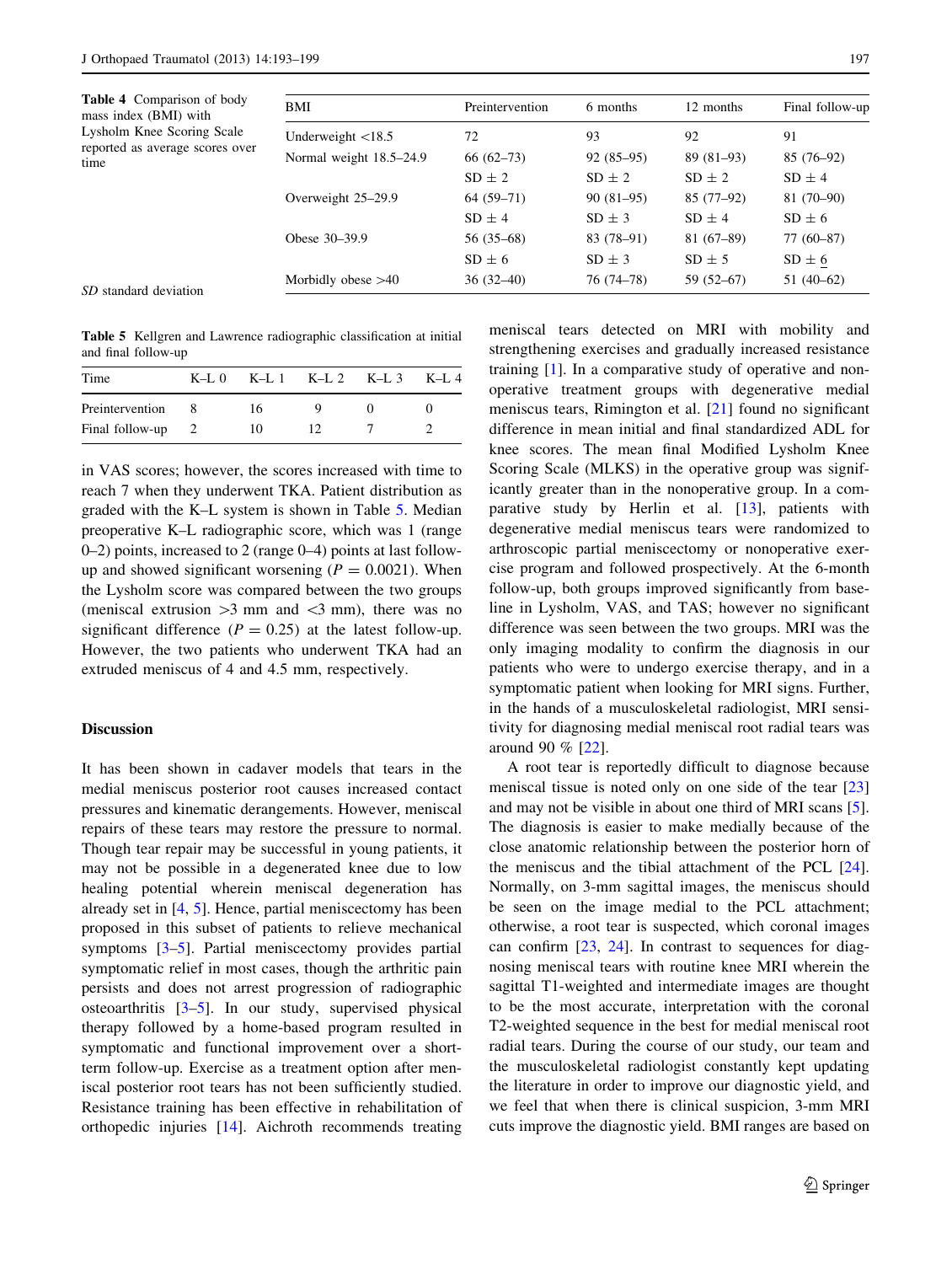the effect of body weight on disease and death [\[16](#page-6-0)]. Osteoarthritis is a common condition related to being overweight and obese [\[16](#page-6-0)]. A meniscal lesion has not only been associated with the presence of a degenerative knee, but BMI has also been shown as an independent risk factor for the development of meniscal tears [[5,](#page-6-0) [25](#page-6-0)]. Menisci are believed to transmit more than half the load to the knee joint  $[25]$  $[25]$ . Thus, there is a biomechanical relationship between BMI and meniscal tears [[25\]](#page-6-0). As BMI increases, the strain and torque in the knee joint during rotation likely increases, in theory leading to a higher risk of meniscal injuries [\[25](#page-6-0)]. BMI showed moderate correlation with Lysholm scores, and the median score between individuals with a BMI  $\lt$  24.9 at all times during follow-up were significantly better than for patients with  $BMI > 24.9$ . In the study by Ozkoc et al. [\[5](#page-6-0)], there was no significant correlation between BMI and radiography and BMI and functional results. However, in their study of the 67 patients, only one had a BMI $<$  24.9, whereas in our study, ten of 33 patients had a BMI $<$  24.9. Thus, we agree with previous studies [[25\]](#page-6-0) that BMI is closely related to meniscal tears and suggest that a posterior root tear may cause a decreased benefit of exercise in obese patients, increased progression of osteoarthritis, and necessitate a total joint replacement, as seen with two of our patients. Meniscal root attachments present one of the primary factors in maintaining resistance to hoop strain during load bearing. Large radial tears oriented in a perpendicular direction to the circumferential collagen fibrils in the main portion of the meniscus and completely disrupt the ability to resist hoop strain thus often result in major meniscal extrusion [\[7](#page-6-0)]. Tears involving the meniscal root (central attachment) are also significantly related to the severity of meniscal extrusion, which is seen in 3 % of patients with minor extrusion and 42 % with major extrusion [[7\]](#page-6-0). Meniscal extrusion, occurring as part of the disease, contributes significantly to radiographic narrowing in patients with osteoarthritis, particularly early in the disease [\[8](#page-6-0)].

In this study, MRI showed a meniscal extrusion in all patients with K–L 2, and in nine patients with K–L 1; thinning of articular cartilage was observed in no cases. However, at final follow-up, there was no significant difference in Lysholm scores between patients with or without meniscal extrusion. We feel that this may be because as the meniscus is extruded, its periphery, which is supplied with pain fibers, may not be getting compressed between the femoral condyles. Few studies in the literature have dealt with the role of partial meniscectomy after medial meniscus posterior root tear. Ozkoc et al. [\[5\]](#page-6-0), in a retrospective study, showed that Lysholm scores improved from 53 preoperatively to 67 at an average follow-up of 56 months. However, they also reported that the mean preoperative K–L radiograph grade of 2 (range 0–3) points increased to 3 (range 2–4) points at the latest follow-up, implying continuation of the degenerative process. Han et al. [\[4](#page-6-0)], in a retrospective evaluation of 46 cases after partial meniscectomy and at a mean follow-up of 78 months, document that the mean modified Lysholm score significantly increased from a preoperative value of 72 (range 62–78) to a final follow-up value of 77 (range 70–98); 56  $%$  of patients had improvement in pain, 67 % were satisfied with the outcome of the procedure, and 35 % showed radiographic progression of osteoarthritis at a mean follow-up of 77 months. We feel that a radial tear disturbs the hoop stresses important in meniscus function. Also, in partial meniscectomy, additional meniscal tissue is removed, and there is no way restore the hoop stresses important for meniscal function. Conversely, this may lead to progression of osteoarthritis. Kan et al. [\[26](#page-6-0)], in a cadaveric study, showed that patients with a radial tear of the medial meniscus posterior horn exhibited significantly greater severity of cartilage degeneration than patients with other types of tears ( $P < 0.05$ ). It has been shown that strength deficits, particularly in the quadriceps, are seen in patients with osteoarthritis [\[27](#page-6-0)]. Muscle-strength deficits or dysfunctions may contribute to changes in shock absorption and impact forces, which may result in onset and progress of osteoarthritis [[28,](#page-6-0) [29](#page-6-0)]. A weak or dysfunctional muscle may be less efficient in reducing impact forces that cross the joint, thus leading to changes in the distribution of stress in the articular cartilage and contributing to subsequent degenerative changes within the joint [\[29](#page-6-0)]. Muscle is an adaptable tissue [[28\]](#page-6-0); therefore, exercise training should be considered for patients with medial meniscus posterior horn radial tears to help prevent or delay muscle dysfunction and joint damage. The Lysholm score in our study showed a significant improvement after 3 months of exercise, and this improvement continued with regular home exercises until 6 months. However, after that, the scores showed a slight decrease at 1 year and at final follow-up, but this was not statistically significant. VAS and TAS also showed improvement and followed a pattern similar to Lysholmscores. Average patient age in our study was 55.8 years, and none of them were involved in competitive sports. We had 24 patients with K–L grade 0 or 1 at the beginning of the study, whereas at the last follow-up, it was 12, implying a continuation of the degenerative process.

There were some limitations to our study: sample size was small, and averagefollow-up was not long enough. As we were unsure about root-tear repair in a degenerated meniscus and the effectiveness of partial meniscectomy, which we feel has no role in a root tear, we did not have a groupfor comparison with surgical aspects of management. Neither did we have a group in which patients did not receive treatment, as we felt all patients deserved treatment